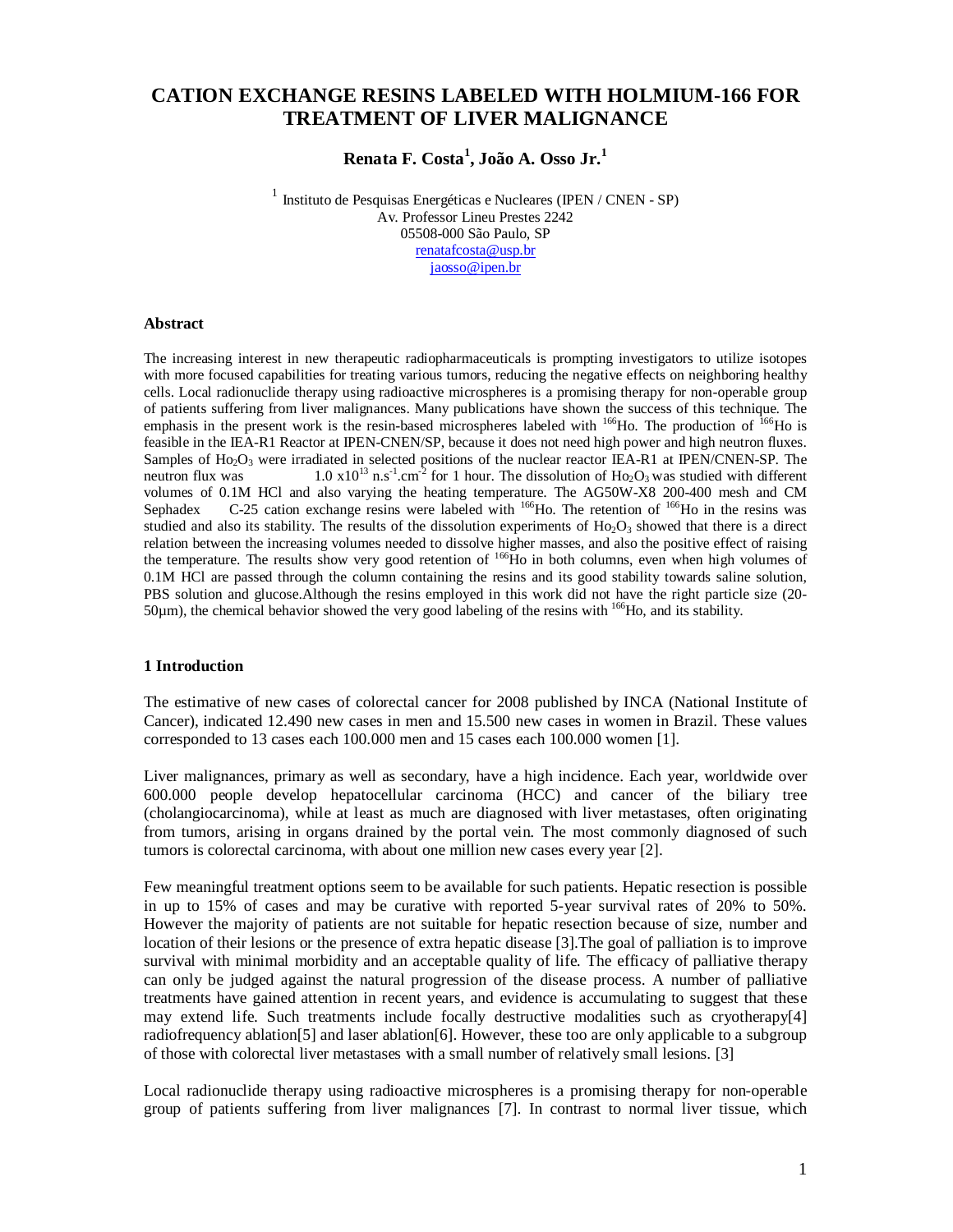receives most of its blood flow from the portal vein, liver malignances are almost exclusively dependent on arterial blood supply[8]. Based on this difference in blood supply, it has been demonstrated that radioactive microspheres with a diameter between 20 and 50 m that are injected into the hepatic artery, selective lodge in and around the tumors and thereby irradiate the surrounding tissue [7,8]. Basically, 3 types of microspheres can be prepared with <sup>166</sup>Ho: resin, glass and polymerbased microspheres.

The treatment of cancer with holmium-166  $(^{166}$ Ho) loaded microspheres has obvious advantages over the use of other radionuclides, because holmium is the only element which can be easily neutronactivated (it has a cross-section of 64 barn[9]) to a beta- and gama-emitter with a logistically favorable half-life (Table I), and it can also be visualized by magnetic resonance imaging (MRI) [10]. The production of <sup>166</sup>Ho is feasible in the IEA-R1 Reactor at IPEN-CNEN/SP, because it does not need high power and high neutron fluxes.

| Natural Abundance    | $100\%$ <sup>165</sup> Ho         |                    |  |
|----------------------|-----------------------------------|--------------------|--|
| Production           | <sup>165</sup> Ho (n, $1^{66}$ Ho |                    |  |
| Half-life            | 26.8h                             |                    |  |
| -Rays                | Energy (keV)                      | Percentage $(\% )$ |  |
|                      | 80.6                              | 6.71               |  |
|                      | 1379.4                            | 0.93               |  |
| -Rays                | 1773.1                            | 48.7               |  |
|                      | 1854.7                            | 50.0               |  |
| Tissue range (-rays) | 8.6 <sub>mm</sub>                 |                    |  |

# **Table I – Physical Characteristics of 165Ho/166Ho [11]**

The emphasis in the present work is the resin- based microspheres. Chloride salts of holmium and yttrium can be added to cation exchange resins. Turner *et al*.[13] prepared microspheres by addition of <sup>166</sup>Ho-chloride to the cation exchange resin Aminex A-5, which has sulphonic acid functional groups attached to styrene divinylbenzene copolymer lattices. A reproducible, non-uniform distribution of the <sup>166</sup>Ho-microspheres throughout the liver was observed on scintigraphic images, following intrahepatic arterial administration in pigs. This predictable distribution allowed these investigators to determine the radiation absorbed dose from a tracer activity of 166Ho-microspheres, and to define the administered activity required to provide a therapeutic dose.

The aim of this work is the development of methods for the preparation of microspheres labeled with <sup>166</sup>Ho. The initial experiments involved the labeling of cation exchange resins, and the preliminary results were shown.

#### **2 Material and Methods**

#### *Irradiation of Holmium Oxide*

The irradiation is done in a quartz ampoule inside sealed aluminum containers (7 cm height, 2.1 cm diameter) in selected positions of the nuclear reactor IEA-R1 at IPEN/CNEN-SP. The medium neutron flux was  $1.0 \times 10^{13}$ n.s<sup>-1</sup>.cm<sup>-2</sup> for 1 hour. Samples of Holmium Oxide (Ho<sub>2</sub>O<sub>3</sub> (III), Aldrich, 99.999%) were dissolved in different volumes of 0.1M HCl and also varying the heating temperature.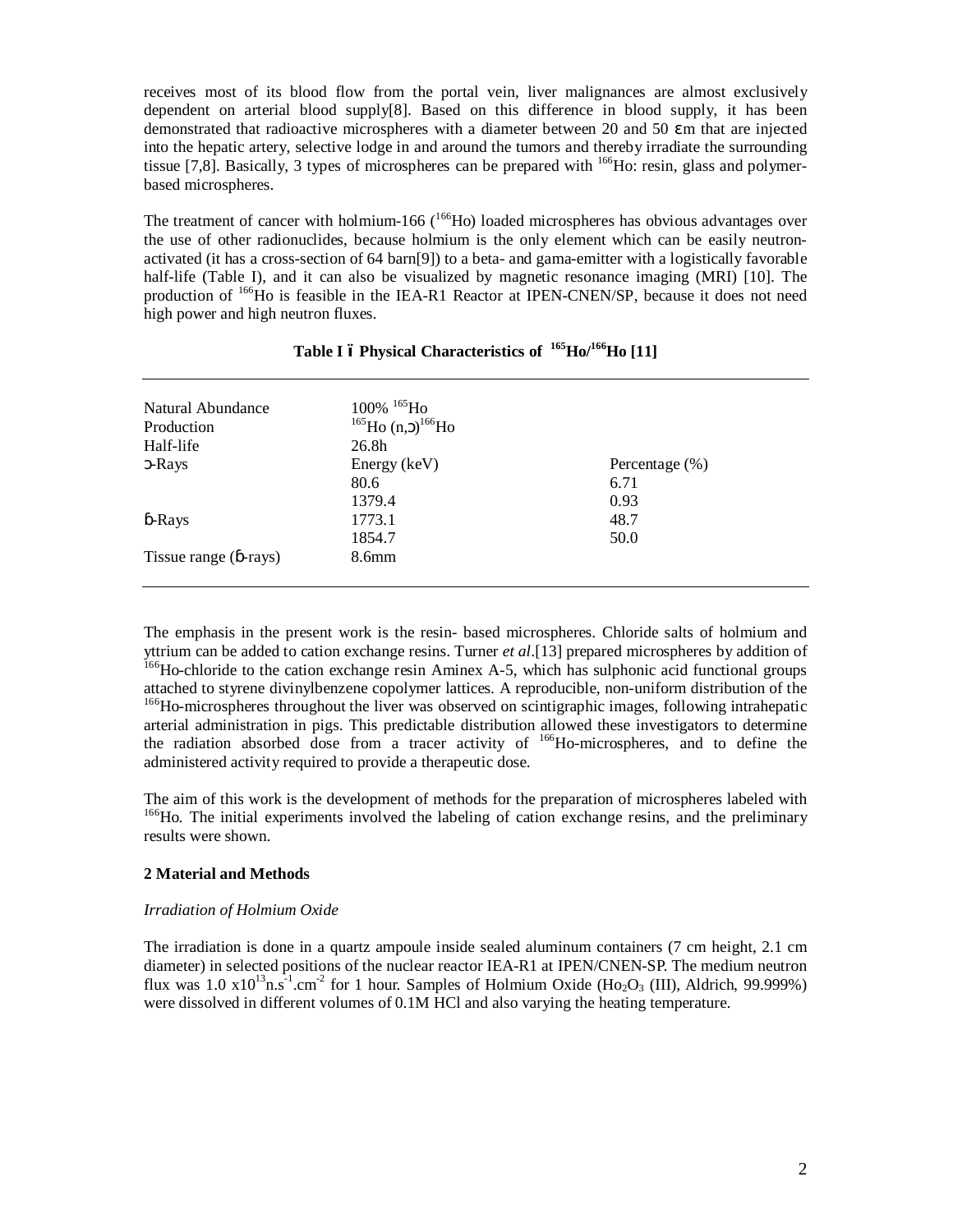## *AG50W-X8 Labeled with 166Ho*

The AG50W-X8 cation exchange resin, purchased from BioRad, went first through the activation stage, being successively washed with hydrochloric acid, water and sodium hydroxide. 1g of resin were taken from the loading of the column with <sup>166</sup>Ho solution and from the elution with 0.1N HCl. The stability test was studied with 0.9% saline.

## *Sephadex Labeled with 166Ho*

The CM Sephadex C-25 cation exchange resin (1g), purchased from GE lifesciences, was first activated with deionized water. The dissolution of <sup>166</sup>Ho occurred in acid medium (HCl 0,1) and the resin maintains its properties in pH 4 to 10, therefore the pH of the target solution was adjusted to 6, the Sephadex was then percolated with 0.9% saline.

All samples were then analysed by gamma ray spectroscopy using a HP Ge detector, from Canberra, in order to measure the presence of <sup>166</sup>Ho. The samples were maintained at 25<sup>o</sup>C in different medium for the stability test.The particle size distribution of the resins used in this work was determined using a particle size counter (Cilas,France).

#### **3 Results and Discussion**

#### *Irradiation of Ho2O3*

The activity of the sample of Ho<sub>2</sub>O<sub>3</sub> (100mg) irradiated with the neutron flux of  $9.7 \times 10^{12}$ n.s<sup>-1</sup>.cm<sup>-2</sup> during 1 hour was 1200 MBq (32.43mCi). Feasible conditions of irradiation in the IEA-R1 nuclear reactor were simulated and the results are shown in Table II.

# **Table II – Activity of 166Ho Produced at IEA-R1Nuclear Reactor**

| Irradiation | Neutron Flux         | Specific Activity | Specific Activity      | <b>Note</b>                                     |
|-------------|----------------------|-------------------|------------------------|-------------------------------------------------|
| Time(h)     | $(n.s1.cm-2)$        | (Ci/g)            | (Bq/g)                 |                                                 |
|             | $9.7 \times 10^{12}$ | 0.37              | $1.37 \times 10^{10}$  | <b>Experimental Value</b>                       |
|             | $4.0 \times 10^{13}$ | 1.65              | $6.1x10^{10}$          | Best neutron flux in the present                |
| 60          | $4.0 \times 10^{13}$ | 42.96             | $158.95x10^{10}$       | Best conditions in the present                  |
|             | $7.0 \times 10^{13}$ | 2.89              | $10.37x10^{10}$        | Highest neutron flux in the future <sup>*</sup> |
| 60          | $7.0 \times 10^{13}$ | 91.57             | $338.8 \times 10^{10}$ | Best conditions in the future <sup>®</sup>      |

\* If the nuclear reactor IEA-R1 operate at maximal power 5MW

Although the IEA-R1 nuclear reactor do not operate in the maximal power (5MW), it is possible to produce sufficient activity of <sup>166</sup>Ho for radioterapeutic dose (157mCi) for patients [13] using the best conditions of the reactor in the present days (60 hours, neutron flux of  $4,0x10^{13}$ n.s<sup>-1</sup>.cm<sup>-2</sup>).

#### *Dissolution of Ho2O3*

Table 3 shows the results of the dissolution experiments of  $Ho<sub>2</sub>O<sub>3</sub>$ . It can be seen a direct relation between the increasing volumes needed to dissolve higher masses, and also the positive effect of raising the temperature.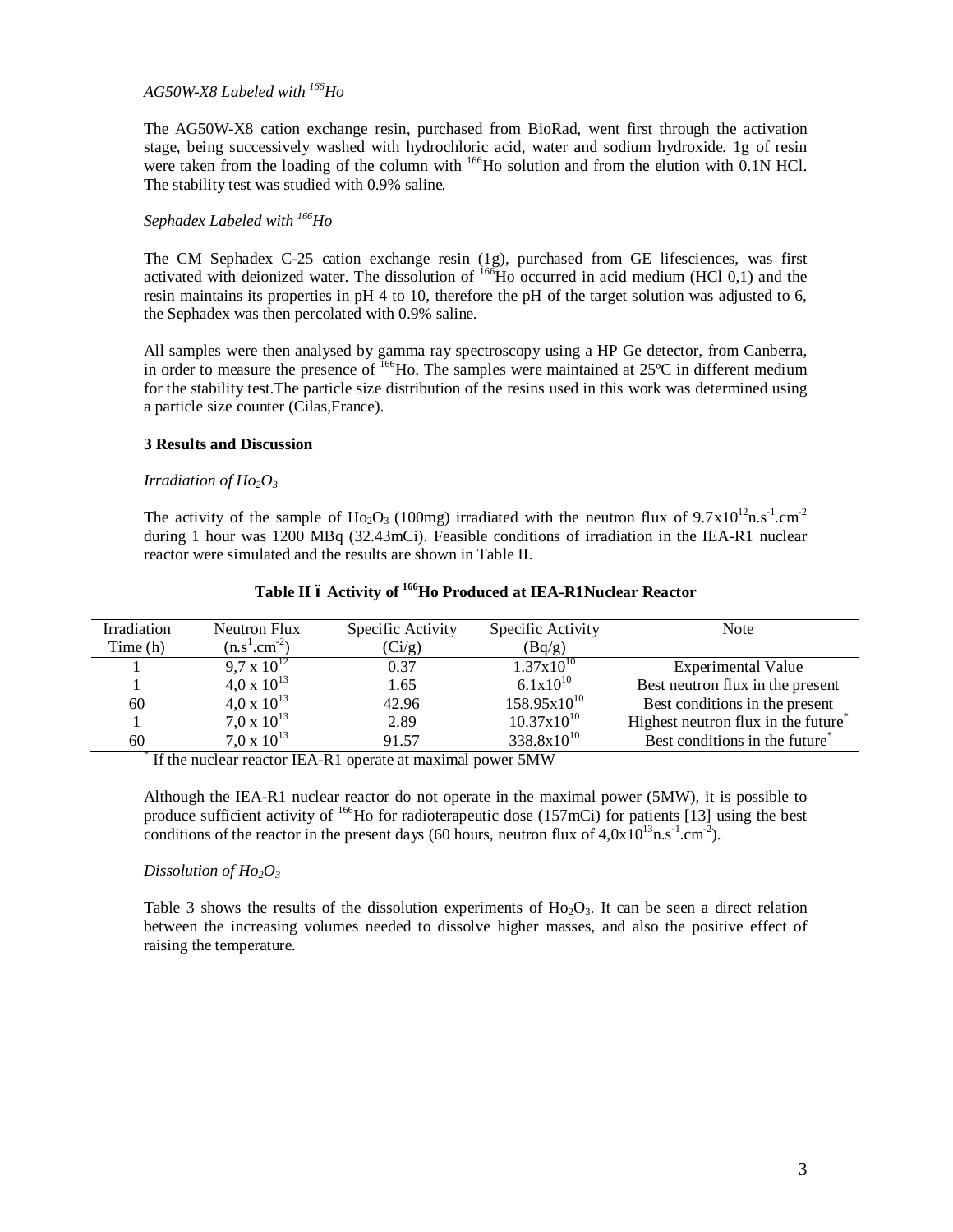| $Ho2O3$ mass (mg) | 0.1M HCl volume (ml) | Temperature (°C) | Dissolution |
|-------------------|----------------------|------------------|-------------|
| 1.8               |                      | 60               |             |
| 4.5               |                      | 60               |             |
| 6.0               |                      | 90               |             |
| 6.0               |                      | 90               |             |
| 8.1               | 2.5                  | 90               |             |
| 10.7              |                      | 90               |             |
|                   |                      |                  |             |

# Table III. Dissolution of  $Ho<sub>2</sub>O<sub>3</sub>$

*AG50W-X8 and Sephadex Labeled with 166Ho*

The results of the incorporation of <sup>166</sup>Ho in the resins can be seen in Table IV.

|  | Table IV. Labelling of Resins with <sup>166</sup> Ho |  |  |  |
|--|------------------------------------------------------|--|--|--|
|--|------------------------------------------------------|--|--|--|

| <b>Resin</b> | <sup>166</sup> Ho Resin<br>$\frac{0}{0}$ | $166$ Ho loading<br>$\frac{0}{0}$ | , $^{166}\mathrm{Ho}$ 0.1M HCl<br>$\frac{1}{2}$ |
|--------------|------------------------------------------|-----------------------------------|-------------------------------------------------|
|              |                                          | waste                             | elutions                                        |
| $AG50W-X8$   | 93.5                                     | 6.J                               |                                                 |
| Sephadex     |                                          | 2.3                               |                                                 |
|              | eluted with 0,9% saline solution         |                                   |                                                 |

The results show very good retention of <sup>166</sup>Ho in both resins.

#### *Stability Tests*

Table V shows the results of the stability test, during 24h of contact of the labeled resin and the solvents of choice.

| <b>Resin</b> |               | 0.9%Saline 5% Glucose PBS Solution |
|--------------|---------------|------------------------------------|
|              | % $^{166}$ Ho |                                    |
| $AG50W-X8$   |               | ж                                  |
| Sephadex     |               |                                    |

**Table V. Stability Test of the resins labeled with 166Ho**

*Particle Size Determination*

Table VI shows the results of the particle size determination of the resins used in this work.

**Table VI. Nominal size distribution of cation exchange resins**

| Resin      | Diameter at $10\%$ ( $\mu$ m) | Diameter at $50\%$ ( $\mu$ m) | Diameter at $90\%$ ( $\mu$ m) |
|------------|-------------------------------|-------------------------------|-------------------------------|
| $AG50W-X8$ | 68.84                         | 99.05                         | 144.94                        |
| Sephadex   | 66.88                         | 96.84                         | 136.00                        |